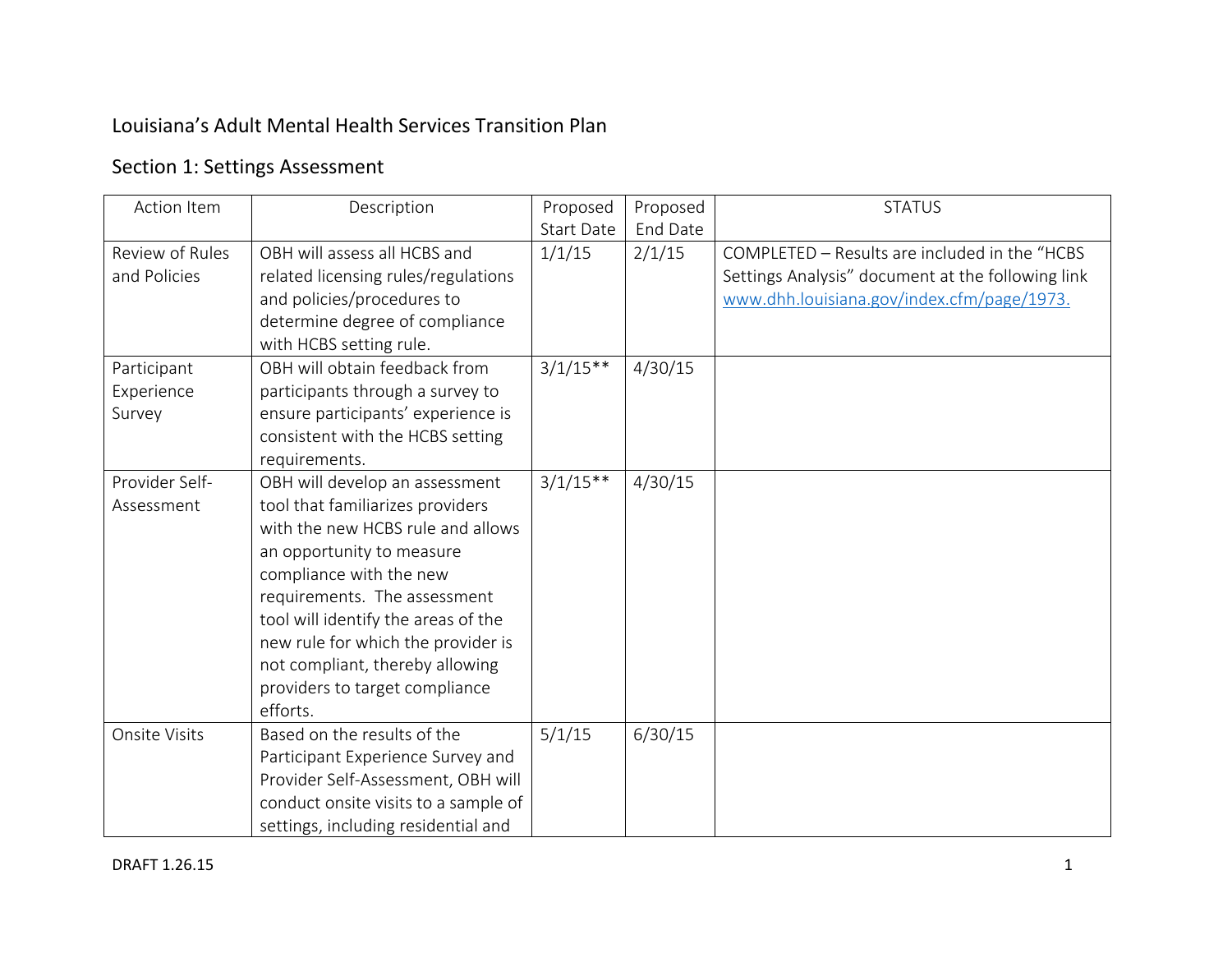|          | non-residential settings, to ensure<br>they have HCBS characteristics.                                                   |        |         |  |
|----------|--------------------------------------------------------------------------------------------------------------------------|--------|---------|--|
| Analysis | OBH will compile and analyze the<br>results of the settings analysis and<br>present findings to stakeholders<br>and CMS. | 6/1/15 | 8/30/15 |  |

## Section 2: Remediation

| Action Item    | Description                         | Proposed | Proposed | <b>STATUS</b>                                  |
|----------------|-------------------------------------|----------|----------|------------------------------------------------|
|                |                                     | Start    | End Date |                                                |
|                |                                     | Date     |          |                                                |
| Louisiana      | OBH will revise rules as necessary  | 1/1/15   | 2/1/15   | Completed. No rule revisions were needed per   |
| Administrative | to reflect federal regulations on   |          |          | Section 1 action item 1.                       |
| Code           | HCBS settings.                      |          |          |                                                |
| Service        | OBH will revise the service         | 1/1/15   | 2/1/15   | Completed. No revisions to the sdm were needed |
| Definition     | definition manual (sdm), including  |          |          | per Section 1 action item 1.                   |
| Manual         | policies and procedures, as         |          |          |                                                |
|                | necessary to incorporate regulatory |          |          |                                                |
|                | requirements for HCBS and           |          |          |                                                |
|                | qualities of an HCBS setting.       |          |          |                                                |
| Enrollment     | The provider enrollment process     | 2/1/15   | 3/31/15  |                                                |
|                | will be revised to collect          |          |          |                                                |
|                | information on the proposed         |          |          |                                                |
|                | service setting to ensure it        |          |          |                                                |
|                | comports with the HCBS setting      |          |          |                                                |
|                | rule.                               |          |          |                                                |
|                |                                     |          |          |                                                |
|                | Training will be provided to the    |          |          |                                                |
|                | Statewide Management                |          |          |                                                |
|                | Organization's enrollment staff to  |          |          |                                                |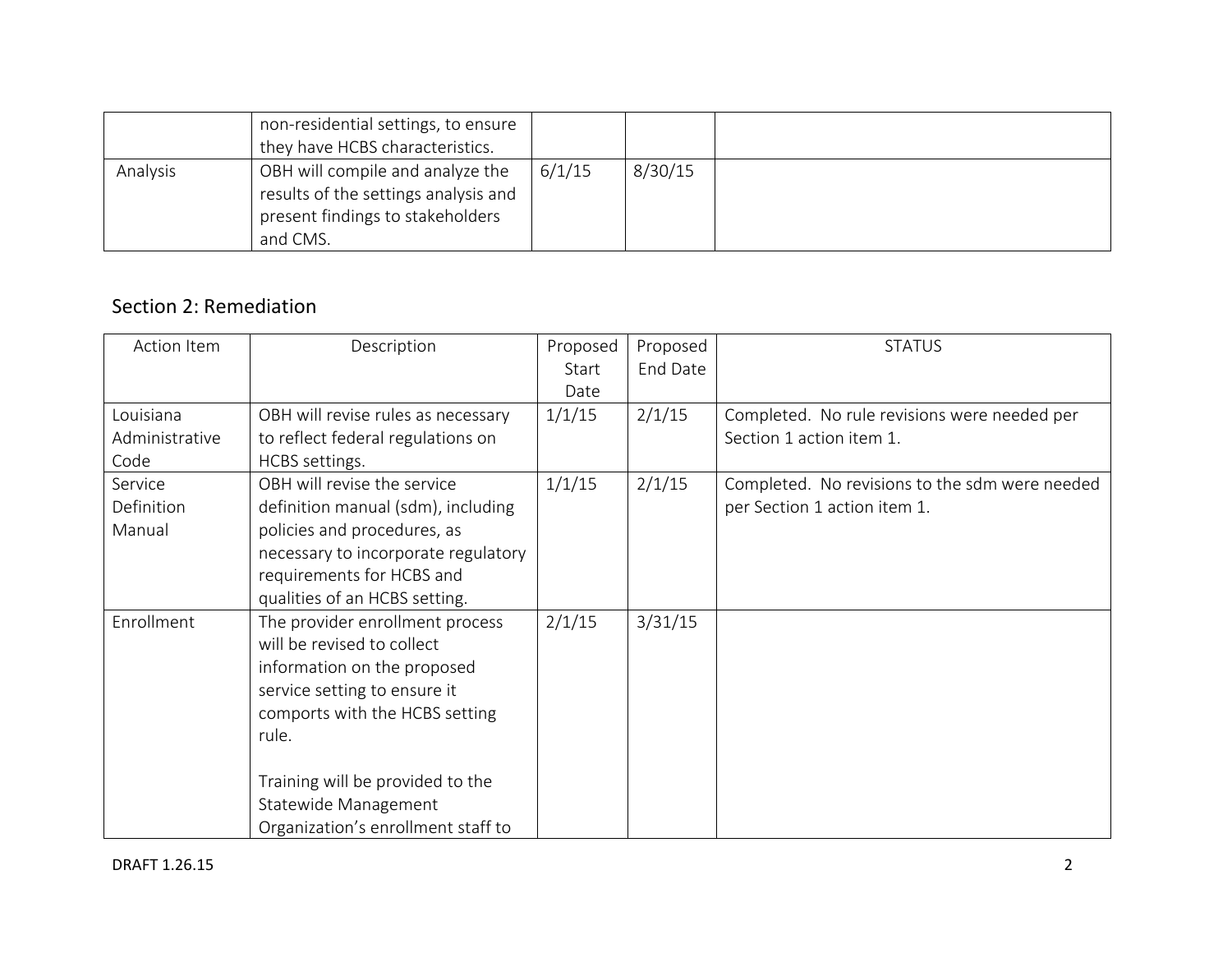|                                    | heighten scrutiny of new<br>providers/settings.                                                                                                                                                                                                                                                                                                                                                                                         |        |         |  |
|------------------------------------|-----------------------------------------------------------------------------------------------------------------------------------------------------------------------------------------------------------------------------------------------------------------------------------------------------------------------------------------------------------------------------------------------------------------------------------------|--------|---------|--|
| Information<br>Sharing             | OBH will draft and distribute letters<br>to providers describing the<br>proposed transition, criteria for<br>appropriate HCBS settings,<br>deadlines for compliance, and<br>technical assistance availability.                                                                                                                                                                                                                          | 2/1/15 | 2/28/15 |  |
| Quality<br>Framework<br>Strategies | OBH or its designee will survey<br>participants at least annually to<br>monitor their experience with HCBS<br>to ensure it aligns with federal<br>requirements and expectations. In<br>addition, OBH or its designee will<br>monitor providers through the<br>certification and review<br>assessments to ensure continued<br>compliance.                                                                                                | 3/1/15 | ongoing |  |
| Provider<br>Assessment<br>Findings | OBH will require providers to<br>submit a corrective action plan for<br>areas that require remediation, if<br>the setting is not presumed to be<br>an institution.<br>If settings are identified which are<br>presumed to be institutions, OBH<br>will conduct onsite visits to a<br>sample of settings to determine if<br>they have the HCBS characteristics.<br>If OBH determines the settings<br>have HCBS characteristics, OBH will | 9/1/15 | 8/30/16 |  |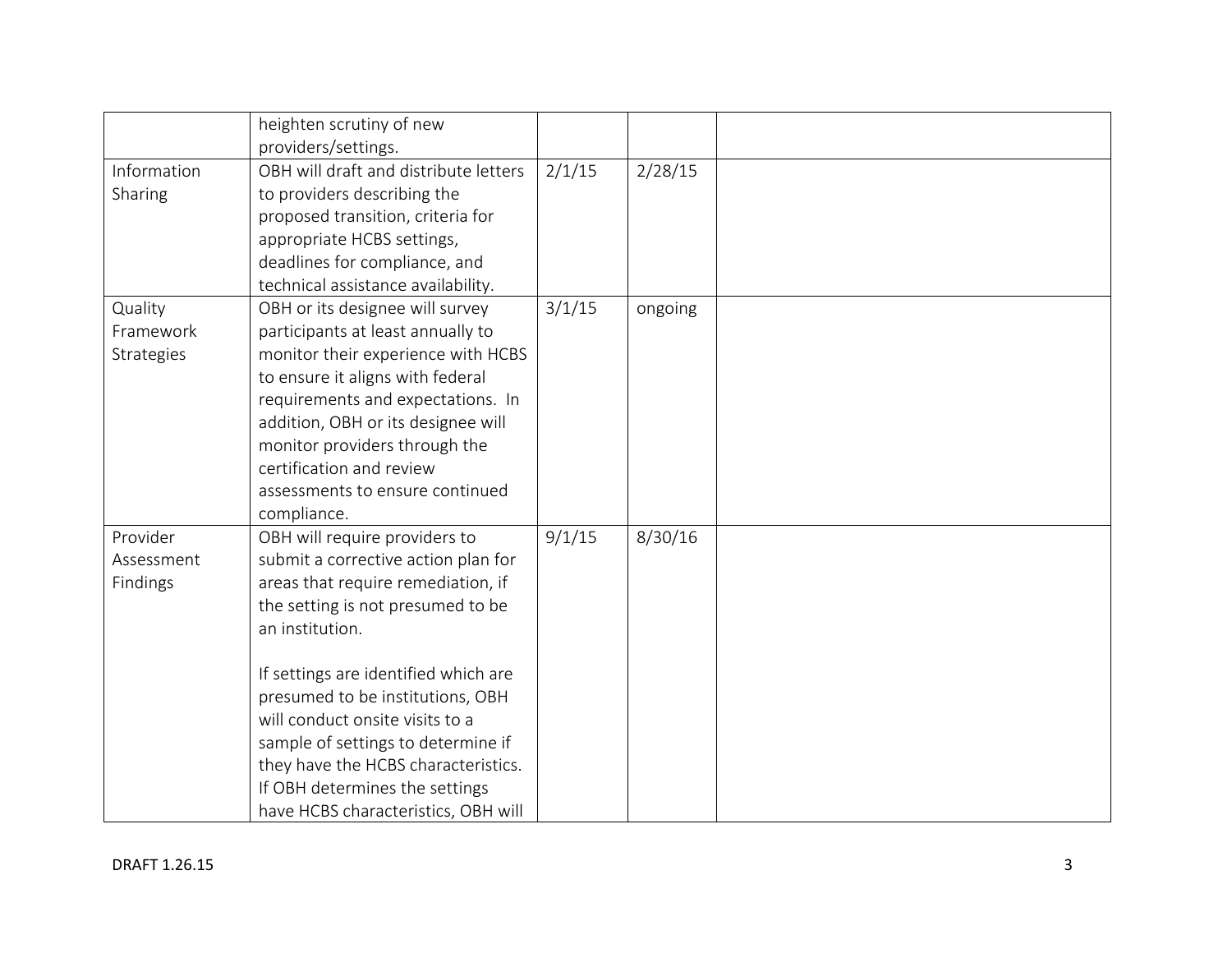|                                                              | provide such evidence to CMS, who<br>will make the final decision as to<br>whether the setting is HCBS.                                                                                                                                                                                                                                                                                                        |        |          |  |
|--------------------------------------------------------------|----------------------------------------------------------------------------------------------------------------------------------------------------------------------------------------------------------------------------------------------------------------------------------------------------------------------------------------------------------------------------------------------------------------|--------|----------|--|
| Heightened<br><b>Scrutiny Review</b>                         | Locations presumed to be non-<br>HCBS which are found to have the<br>qualities of HCBS will be submitted<br>to CMS for heightened scrutiny<br>review.                                                                                                                                                                                                                                                          | 9/1/15 | 9/30/15  |  |
| Participant<br>Transition to<br>Compliant<br><b>Settings</b> | OBH will develop a process for<br>assisting participants to transition<br>to a new setting as appropriate.<br>Participants will be given timely<br>notice and due process, and will<br>have choice of alternative settings<br>through a person-centered<br>planning process. Transition of<br>participants will be<br>comprehensively tracked to ensure<br>successful placement and<br>continuity of services. | 6/1/15 | 12/31/15 |  |

## Section 3: Public Comment

| Action Item      | Description                          | Proposed | Proposed | <b>STATUS</b>                                 |
|------------------|--------------------------------------|----------|----------|-----------------------------------------------|
|                  |                                      | Start    | End Date |                                               |
|                  |                                      | Date     |          |                                               |
| Announcement     | OBH will include a white paper and   | 10/15/14 | 2/15/15  | COMPLETED - Providers and stakeholders were   |
| of Public Notice | transition plan on a designated      |          |          | notified that information was included on our |
|                  | website. Providers and               |          |          | website on 1/26/15.                           |
|                  | stakeholders will be notified of the |          |          |                                               |
|                  | opportunity to provide public        |          |          | The public notice appeared in all major       |